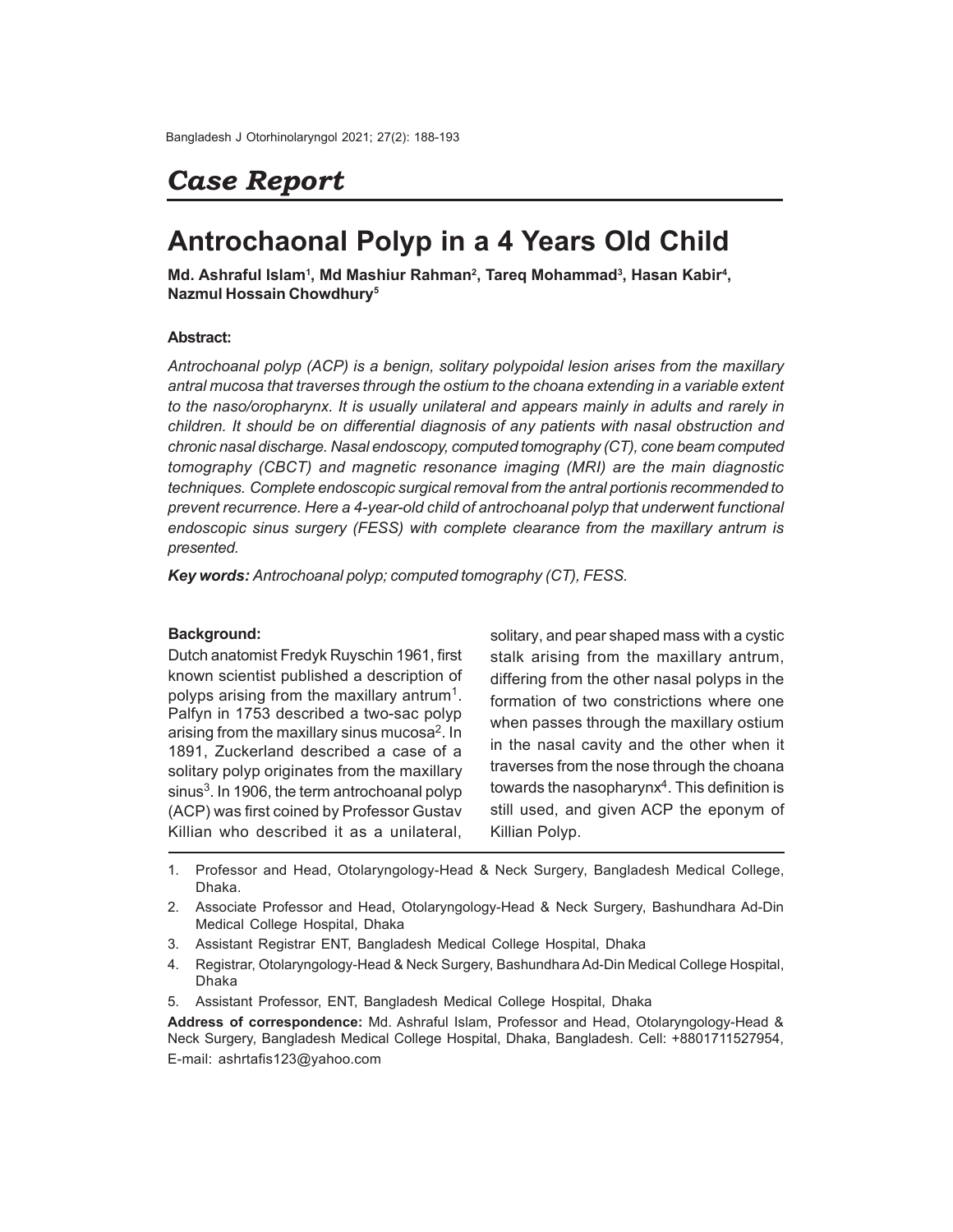#### **Introduction:**

Antrochoanal polyps are benign solitary lesions affecting mainly adult and young children. It arises due to hypertrophy of the mucosa of maxillary sinus and comes to nasal cavity through natural or accessory maxillary ostium and goes to posterior choana from the nose to the nasopharynx<sup>5,6</sup>. These are mostly unilateral and children are less commonly affected than adults, with approximately 4–6% of all nasal polyps in general population and about 35% of all pediatric cases of nasal polyps<sup>6, 7</sup>.

The etiopathogenesis of ACP remains unclear, nevertheless it is thought that it could be due to an increased pressure level within the maxillary sinus caused by obstruction of the sinus natural ostium and/or anatomical alteration at the ostiomeatal complex at middle meatus level, in a patient with a preexisting silent antral cyst, subsequently forced to herniate outside, through the sinus fontanelle<sup>8</sup>. Although, allergy immune response, chronic sinusitis, cystic fibrosis are also thrown to be responsible for its development 9,10. One study shown 24% patient had Aspirin-sensitive asthma triad<sup>11</sup>. Chen and his colleagues found 50% of the patients in their series had association with allergic diatheses<sup>10, 12</sup>.

The patients of ACP mainly present with nasal obstruction but nasal discharge, snoring, headache, ear block and rarely epistaxis may be the associated symptoms <sup>13</sup>.Nasal endoscopy, computed tomography, cone beam computed tomography and magnetic resonance are the main diagnostic techniques<sup>8,14</sup>. Endoscopic complete surgical removal is the treatment of choice and that can prevent recurrence as well <sup>15</sup>. Previously treated by Caldwell-Luc operation to remove the antral part and nasal part was removed by pulling or grasping by different instruments. To minimize recurrence,

complete removal in mandatory. Radical surgery (Caldwell-Luc operation) of the maxillary sinus for ACP has been replaced by Functional Endoscopic Sinus Surgery  $(FESS)$ <sup>13</sup>.

ACP is rare in pediatric age group. Throughout the literature search, 6 years old child was the youngest who was diagnosed and operated<sup>15</sup>.

## **Case summary:**

A 4-year boy was brought to us with left sided nasal obstruction, chronic nasal discharge, mouth breathing and snoring, disturbed sleep, insufficient weight gain. He is non asthmatic. He had no positive family history and no known drug sensitivity.

On local examination, there was no external nasal deformity. He had muco-purulent discharge on both nasal cavities. Anterior rhinoscopy showed a pale polypoidal lesion at the mid part of left nasal cavity, coming from lateral nasal wall. Left nasal airway was completely obstructed. Further examination to assess its attachment and sensitivity was difficult to perform, as the child was irritable. On intraoral examination the same lesion was seen in the nasopharynx hanging from choana. There was poor dental hygiene with multiple carious teeth.



**Figure-1:** *a) Picture showing mucopurulent nasal discharge, b) Showing nasopharyngeal component*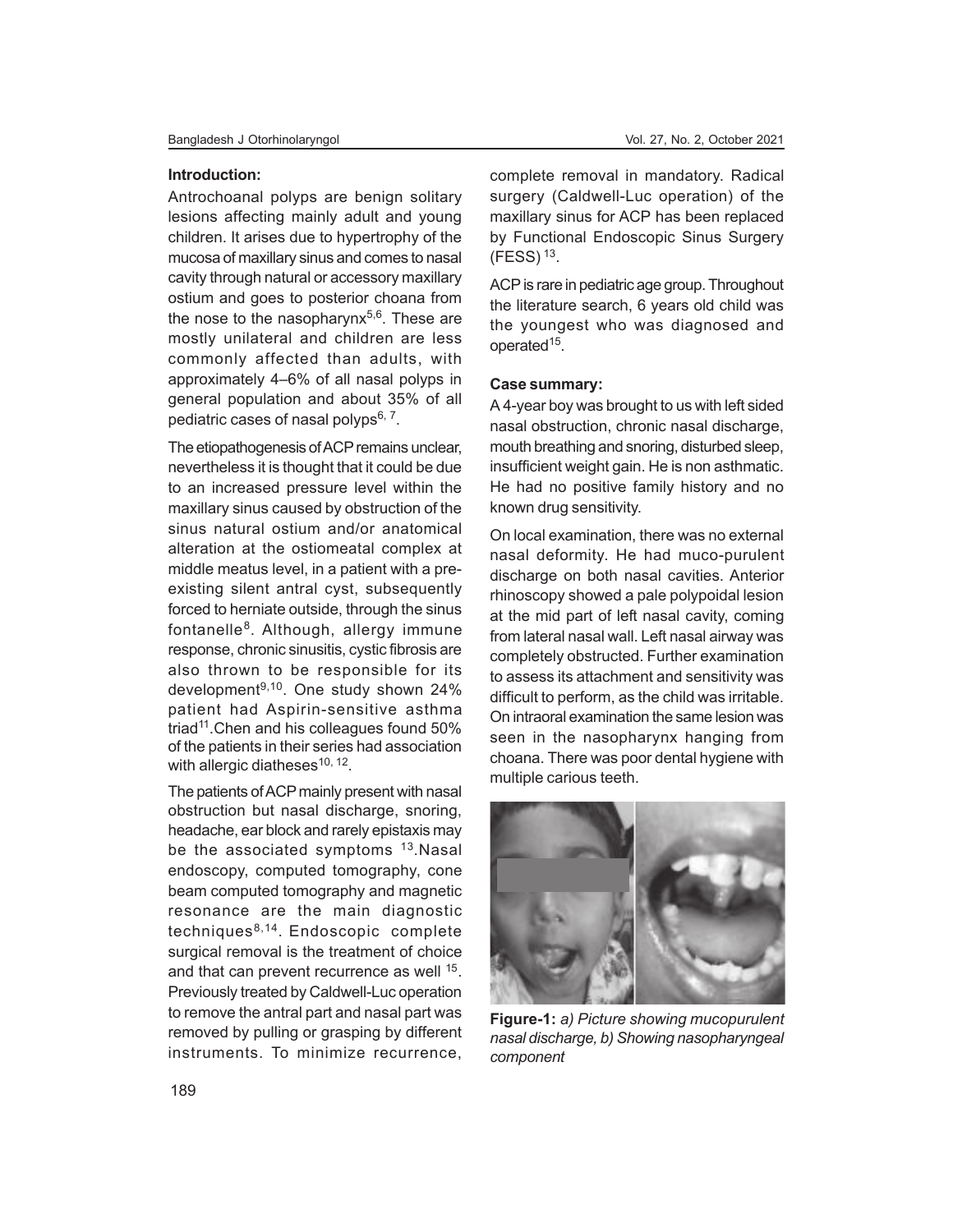On general examination his body weight was below average, lean and thin. On other systemic examination there was nothing significant.

On Computed tomography scan there was an isodense lesion in the left maxillary antrum and left nasal cavity hanging through the choana into oro-pharynx. No bony erosion was evident. Right antrum and nasal cavity were found normal. Adenoid was also enlarged. Radiologically it was suggestive of left antrochoanal polyp.

He underwent functional endoscopic sinus surgery under general anesthesia. Nasal cavity was prepared with repeated cut pieces of merocele soaked with topical preparation of 1:5000 adrenaline xylocaine solutions. Karl Storz High definition (HD) camera and 4mm telescope were used during surgery. The polyp was seen to coming out from the maxillary antrum through the natural ostium. There was an accessory ostium was present posterior to the natural ostium. After removal of vertical and horizontal portion of uncinate process the antral attachment made free. There was retained secretion within the antrum. The pedanculated portion removed per-orally. Other sinuses were not examined as these were free of disease according to CT. Ipsilateral nasal cavity was packed with small piece of Merocele nasal pack. Histopathology confirmed our clinical diagnosis as ACP.



**Figure-2:** *Large green arrow indicating lesion at nasopharynx, small green arrow indicating opacity in ipsilateral maxillary antrum*





**Figure-3:** *Per-oral removal of polyp* **Figure-4:** *Nasal component of ACP*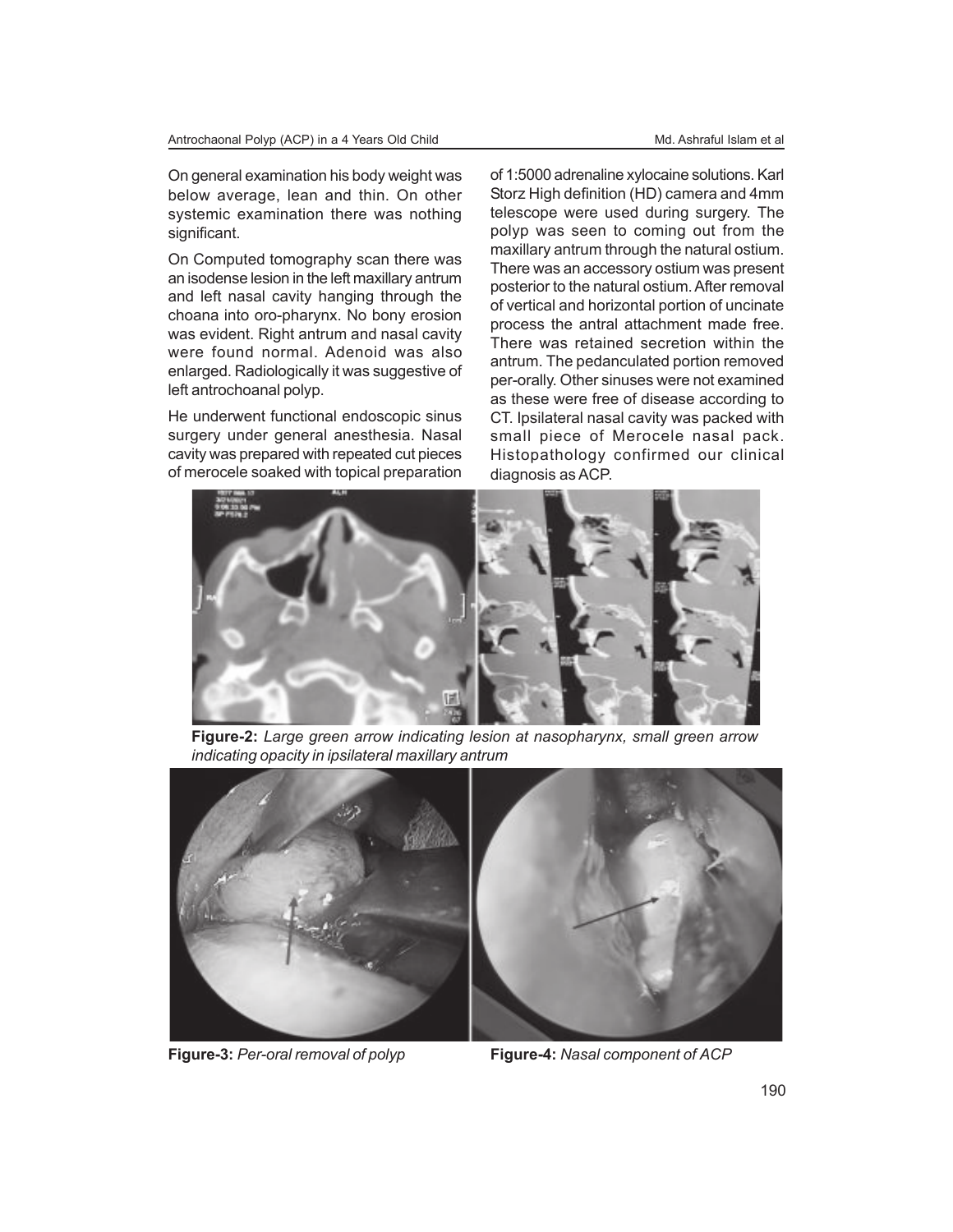

**Figure-5:** *Uncinate process after braking* **Figure-6:** *Infraorbital nerve and vessels*

### **Discussion:**

Antrochoanal polyps are rare lesion in pediatric age group and most commonly affecting the young adult and adults $6,7$ . In the pediatric age group ACP is recorded above 10 years of age that is found in most of the published literature<sup>7</sup> . One 6-year-old boy presented with ACP which is considered as the youngest patient reported as per "Google Search"<sup>15</sup>. In our case we think this 4-yearold child diagnosed ACP is the youngest one (confirmed histopathologically).

Antrochoanal polyp most commonly originates within maxillary antrum that comes out of the maxillary sinus to the nasal cavity through the natural or accessory ostium and then goes to the choana along the floor of nose towards the naso/oropharynx<sup>16</sup>. Very occasionally it comes to anterior nares. Increased pressure level within the maxillary sinus caused by obstruction of the sinus natural ostium and/or anatomical alteration at the ostiomeatal complex at middle meatus level could be the predisposing factor for the development of ACP <sup>8</sup>. Chronic sinusitis, cystic fibrosis, allergic immune response arealso considered to be the etiology behind

its origin9-12. The presented case reported with nasal obstruction and nasal discharge

Osteomeatal complex is not a wide space in the nasal cavity. It can be obstructed due to any chronic inflammatory condition of the maxillary sinus or ethmoid sinus; and that can be augmented by anatomical variation on that region or middle meatal level thus compromising the ostium<sup>8</sup>. Due to increase pressure within the antrum air transport to and from the antrum during breathing is usually impaired. Developing intramaxillary force due to normal mucociliary movement, the growing ACP passes through the natural ostium and/or posterior frontanelle<sup>11</sup>. This process is in turn further enhanced by pressure gradient between middle meatus and antrum11,12 .

The most common symptom is unilateral nasal obstruction; others are chronic nasal discharge, snoring and sleep apnea, epistaxis etc.<sup>13</sup> . Though epistaxis is rare in ACP but if present, Angiofibroma (especially in male children), rhabdomyosarcomas should be excluded <sup>16</sup>.

As the anatomy and extent of development of sinuses is different in children than in adult,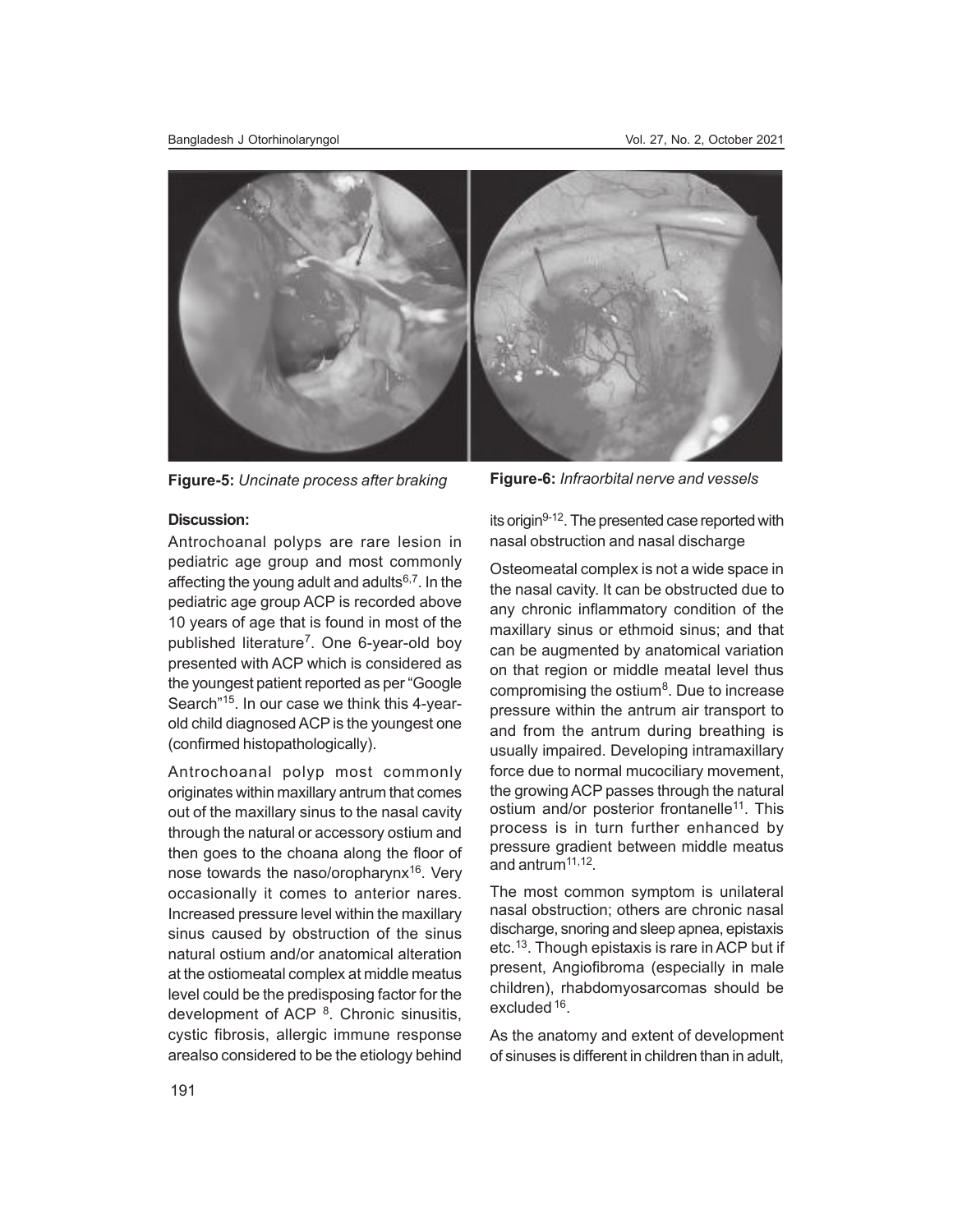variations in technique are frequently required. Due to the smaller intranasal anatomy of children, the surgical sites become more vulnerable to trauma. That's why; surgeon performing pediatric FESS should have a proper knowledge about sinonasal anatomy. Patients CT scan should be personally reviewed by the surgeon himself during and before the operative procedure. That helps to make a preconceived surgical plan to avoid any unwanted preoperative surprise, minimize the trauma and postoperative morbidity $^{14,15}$ . CT was done and studied in this case very meticulously.

Complete endoscopic surgical removal from the maxillary sinus is mandatory to prevent recurrence<sup>14,15</sup>. Previously ACP was used to treat by Caldwell-Luc operation. But after development of nasoendoscope, the procedure has been replaced by FESS (Functional Endoscopic Sinus Surgery). Nowadays after the development of powered Microdebrider, precise excision of ACP is carried out without jeopardizing the normal mucosa of maxillary sinus that to establishing existing the mucociliary activity<sup>16</sup>. As a result, the recurrence rate and the functional activity are relatively low in expert hand. The ACP of presented 4-year-old child was operated by Karl Storz HD camera and 4 mm telescope (O and 70 degree); and with Medtronic microdebrider. The excised tissue was sent for histopathological examination that also confirmed the diagnosis of ACP.

An adequate preoperative preparation is necessary before performing surgery. Antibiotic, antihistamine and montelukast are given preoperatively to minimize bacterial colonization as well as inflammation, so that per-operative bleeding will be less <sup>12,17</sup>. Postoperatively nasal packing is a big issue in case of children as they usually do not allow to keep in the nasal cavity. In our case anterior nasal packing was done in the ipsilateral nasal cavity with a slice of Merocele. It was removed after 12 hours. The child accepted Merocele packing as he was used to be with nasal obstruction preoperatively for a prolonged period of time.

It is difficult to follow up these patients for any recurrence as these small children does not allow nasoendoscopic examinationin the outpatient department. A follow up CT scan isessential to see any recurrence but in this CT was not done as this article is written within a month of surgery.

## **Conclusion:**

Antrochoanal polyp should be considered as a differential diagnosis in any child with nasal mass or nasal obstruction. Thorough clinical and radiological evaluation is mandatory for further management. Preoperative reading of CT scan by the surgeon himself is important to avoid any unwanted complication.

#### **References:**

- 1. Yaman H, Yilmaz S, Karali E, Guclu E, Ozturk O. Evaluation and management of antrochoanal polyps. Clin Exp Otorhinol-aryngol. 2010;3(2):110–4
- 2. Aydin S, Taskin U, Orhan I, Altas B, Oktay MF, Toksoz M, et al. The analysis of the maxillary sinus volumes and the nasal septal deviation in patients with antrochoanal polyps. Eur Arch Otorhinolaryngol. 2015;272(11):3347– 52.
- 3. Basu SK, Bandyopadhyay SN, Bora H. Bilateral antrochoanal polyps. J Laryngology Otology. 2001;115(07):561– 562.
- 4. Schramm VL Jr, Effron MZ. Nasal polyps in children. Laryngoscope 1980;90: 1488-95.
- 5. Yaman H, Yilmaz
- 6. Yaman H, Yilmaz S, Karali E, Guclu E, Ozturk O. Evaluation and management